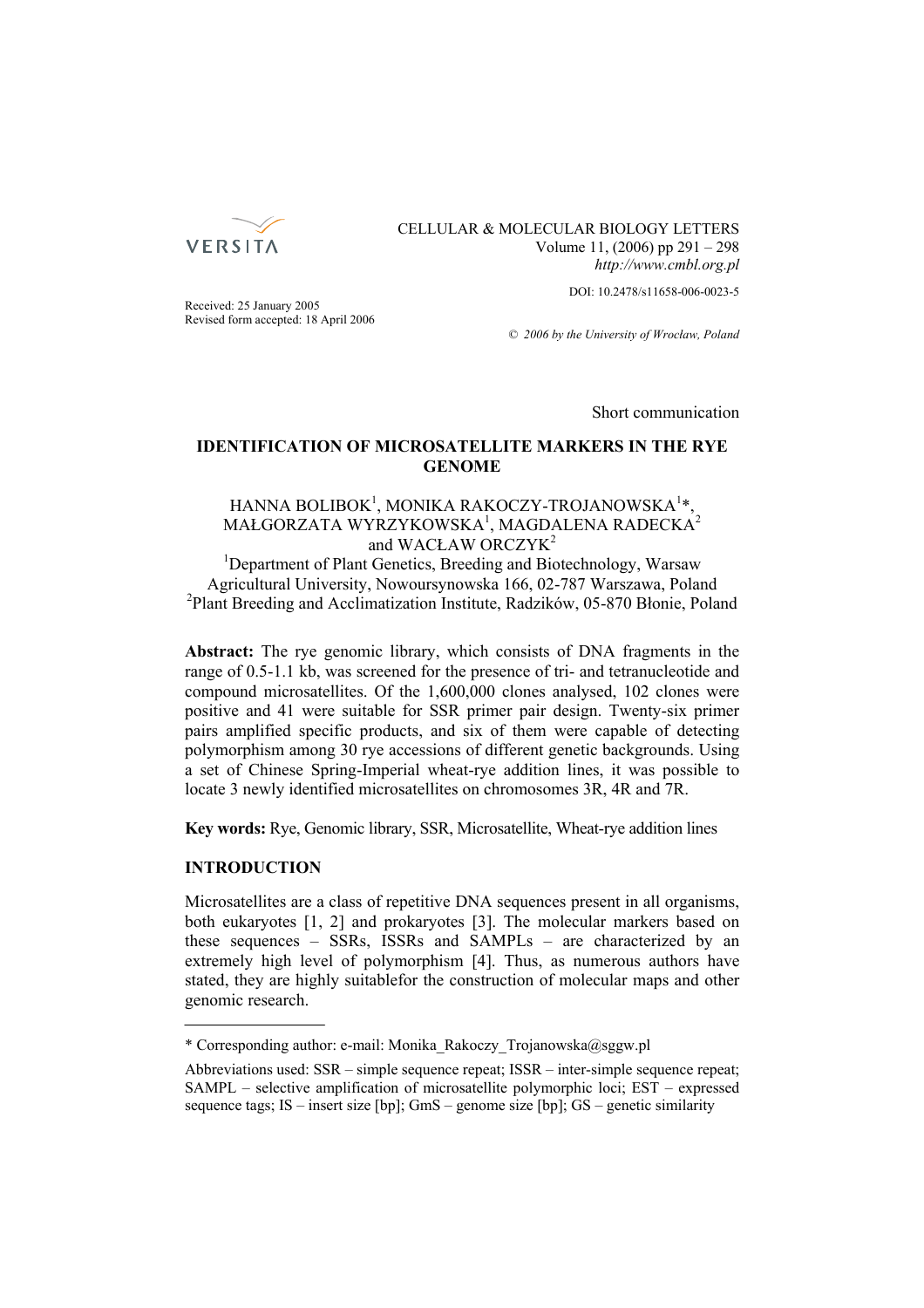Microsatellite-based markers were applied for the molecular mapping of numerous plant species [4]. Several maps containing SSR markers are available for rye [5-9]. These currently available rye maps predominantly contain EST-SSRs, which detect the variation present only in the coding regions of the genome.

The number of genome-based SSRs, especially tri- and tetranucleotide and those consisting of compound repeats, is still relatively low for rye. Therefore, we decided to isolate them from the rye genomic library, characterize newly derived markers with regards to their usefulness for detecting polymorphism within a set of rye accessions, and, if possible, determine their chromosomal location.

# **MATERIALS AND METHODS**

## **Plant material**

Thirty rye inbred lines, described previously [10], were used in this study as the screening array to verify the ability of the developed SSRs to detect polymorphism. A set of Chinese Spring-Imperial wheat-rye addition lines, provided by Prof. A. Łukaszewski (University of California, Riverside, USA) was used to determine the chromosomal location of the SSR markers.

#### **Genomic library construction**

DNA was isolated from young seedlings of rye line L318 (one of the 30 inbred lines) using a standard CTAB method [11]. It was then treated with RNase A, phenol/chloroform extracted, and sodium acetate precipitated. Two DNA samples of 43 μg each were partially restricted in separate tubes with *Sau* 3AI. The reaction was performed in the manufacturer's buffer using 1 U of enzyme per 1 μg of plant DNA. Samples containing 10 μg of partially digested DNA were collected after 15, 30, 60 and 120 minutes from the first and after 5, 10 and 20 minutes from the second tube. After separation in 0.7% agarose, DNA fragments in the range 0.5-1.1 kb were excised and isolated using a QIAgen Gel Extraction Kit. To ensure the highest possible representation of the whole rye genome in the selected size range, two DNA samples were extracted independently, and after adjusting the concentration to 100 ng/μl in both isolates, they were mixed in a 2:1 vol./vol. ratio. A 40-ng sample of such DNA was used for ligation with 1 μg of ZAP Express vector predigested with *Bam* HI. Ligation, packaging, titering and amplification of the library were done according to Stratagene's instructions.

The size of the library containing any given sequence with 99% probability was estimated according to the equation  $N = \ln(1 - 0.99)/\ln(1 - (IS/GmS))$ , where N is the number of clones.

# **Library screening**

The library was screened by plaque lifting onto nylon membranes (Porablot NY amp, Macherey-Nagel) and hybridization. The isolation of microsatellites from the L318 genomic library was performed during two separate experiments. In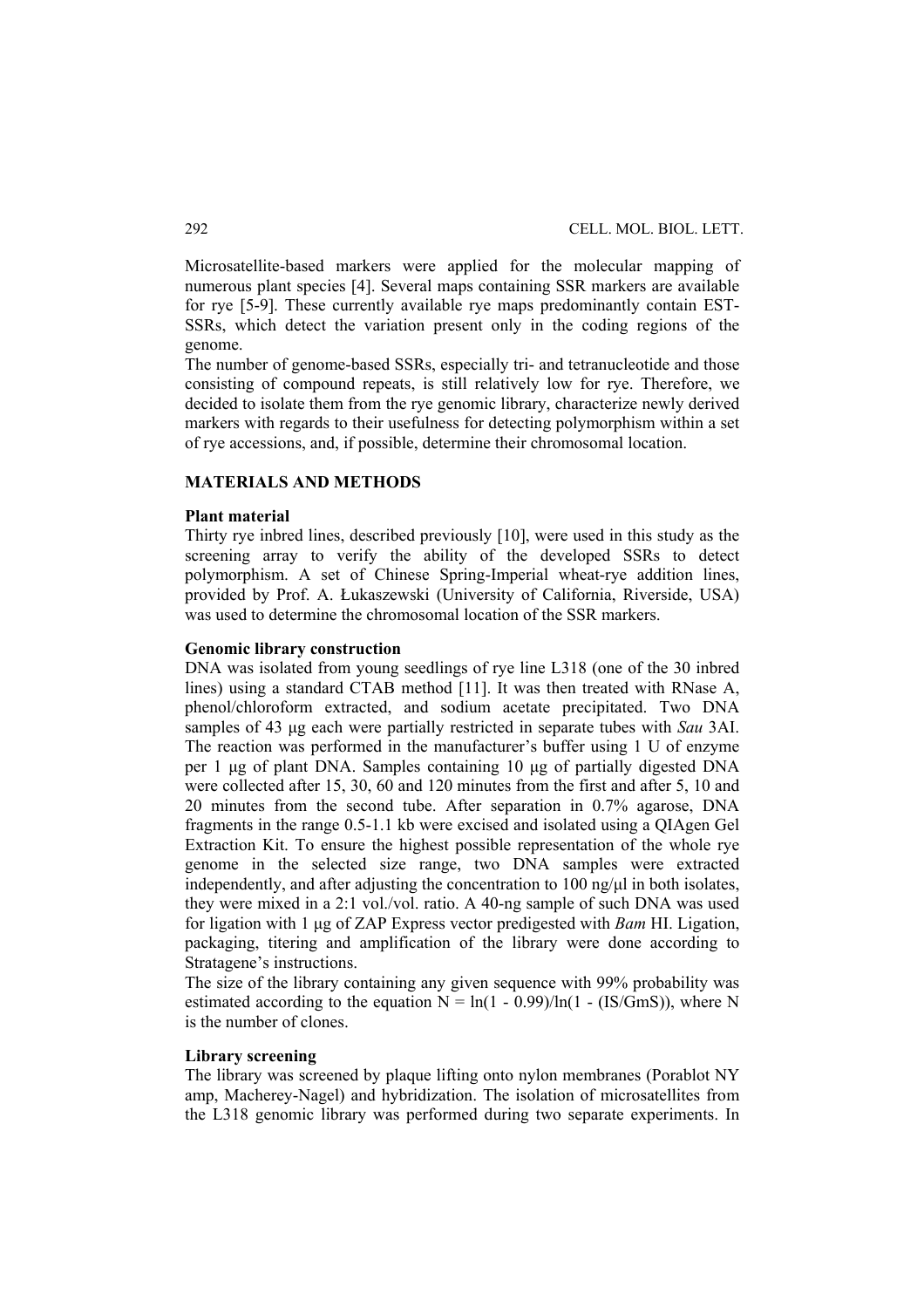the first experiment (exp. 1), the density of plaques was approximately 50,000 pfu/150-mm plate. A total of 1,000,000 plaques were screened with six 3' biotinylated probes: 1.  $(CAAA)_{6}$ , 2.  $(TTTA)_{6}$ , 3.  $(TAAA)_{6}$ , 4.  $(TTTG)_{6}$ , 5.  $(CTTT)_{6}$ , and 6.  $(GATA)_{6}$ . Five probes – 7.  $(AAG)_{12}$ , 8.  $(AGC)_{12}$ , 9.  $(ATC)_{12}$ , 10.  $(TG)_{5}(AG)_{5}$ , and 11.  $(AC)_{5}(AG)_{5}$  – were used in the second experiment (exp. 2) to screen a total of 600,000 plaques (the density of plaques was approximately 30,000 pfu/150-mm plate).

The hybridizations and detections of signals were preformed according to the protocols provided with the AURORA-Southern blot chemiluminescent detection system for biotin-labeled probes (ICN).

To reduce the number of false positives, two to three rounds of hybridization were carried out. Positive clones identified by plaque hybridization were converted into plasmids by *in vivo* excision (Stratagene protocol).

## **Sequencing and sequence analysis**

Sequencing was preformed on an automated sequencer using dideoxy termination fluorescence chemistry by the DNA sequencing laboratory at the Institute of Biochemistry and Biophysics, Warsaw.

To avoid the sequencing of empty clones or clones bearing an insert too short to contain both flanking sequences of a microsatellite region, the clones identified during exp. 2 were digested with *Hind* III prior to sequencing in order to determine insert length. Only those clones with 900- to 1400-bp long inserts were sequenced. The BLASTn algorithm [12] was used to compare the obtained nucleotide sequences to the sequences deposited in the public databases.

## **Primer design and evaluation**

PCR primers for each microsatellite were designed with Primer 3.0 software (http://www.genome.wi.mit.edu/) using the default settings. The SSR markers developed in this study were sequentially named with the prefix WRM (Warsaw Rye Microsatellites), starting with 201. PCR, electrophoresis and visualization were performed as described previously [10].

Each pair of primers was initially screened for the amplification of a specific product from the DNA of line L318. Primer pairs producing fragments of predicted length were tested for their ability to detect polymorphism within the panel of 30 rye inbred lines. All the sequence information can be obtained from the authors upon request.

## **Chromosome assignment of SSR markers**

The assignment of identified markers to specific chromosomes was accomplished through PCR amplification using template DNA from Chinese Spring, Imperial and each of 7 wheat-rye addition lines. The microsatellite loci were assigned to the chromosomes corresponding to the addition line for which the PCR product characteristic for the Imperial line was observed.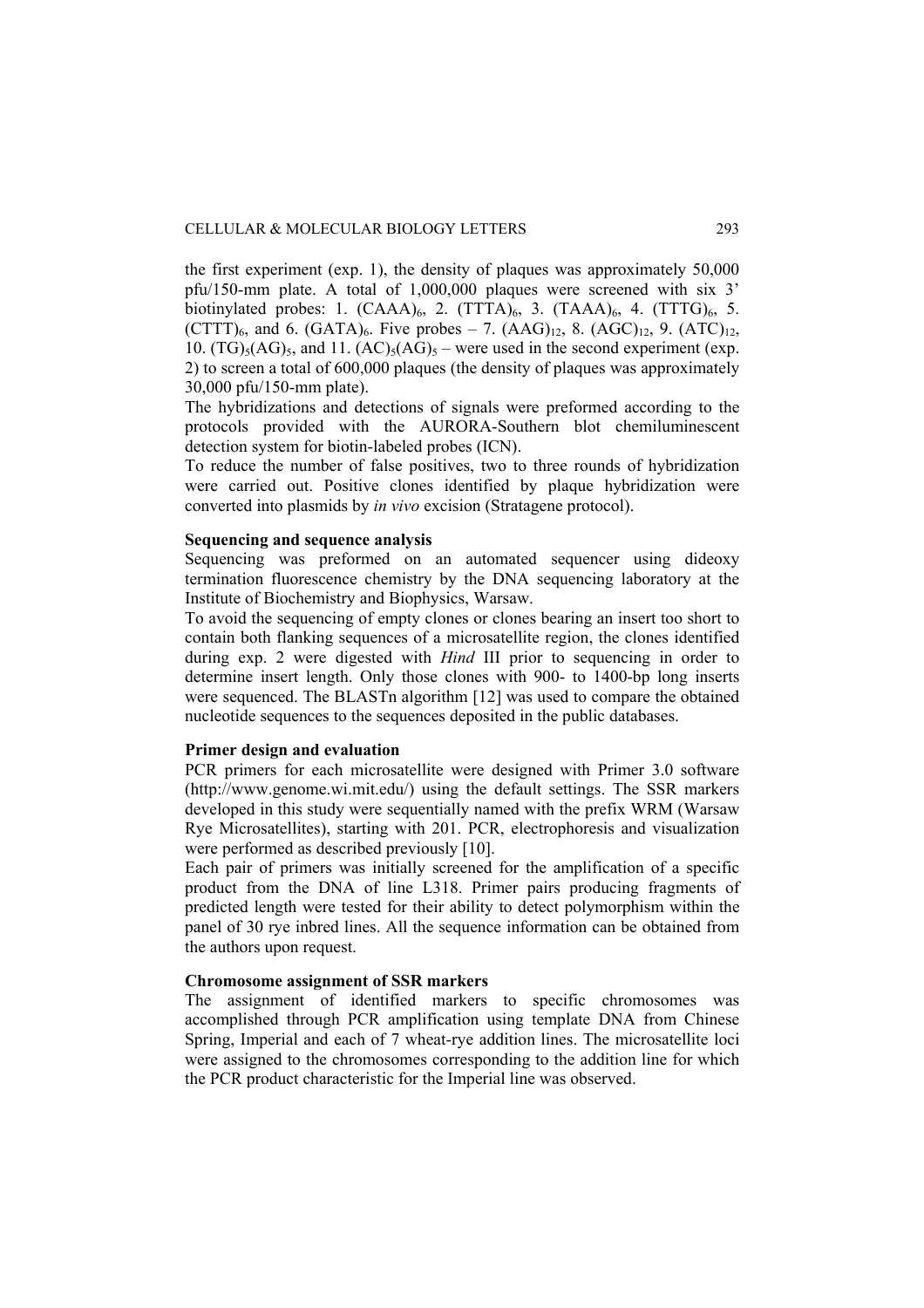## **RESULTS AND DISCUSSION**

In this paper, we describe the isolation, characterization, capability for polymorphism detection and chromosomal location of SSR markers isolated from the rye genomic library.

The majority of the SSRs mapped on rye linkage maps are derived from EST data bases. However, EST-derived SSR markers are generally less polymorphic than genomic SSRs, as the former are situated in more conserved regions of the genome [13]. The use of such markers results in the potential for a considerable part of possible polymorphism to be lost, as microsatellites are broadly present in the non-coding regions of genomes. On the other hand, EST-derived markers make it possible to tag and isolate genes of interest quickly. In rice, microsatellites derived from genomic libraries detected a higher level of polymorphism than those derived from ESTs contained in the GenBank database – 83.8% vs. 54.0% [14]. The other measures of genetic variability, like the number of alleles per locus, polymorphism information content, and allele size ranges, were higher in the genomic library-derived than in the EST-derived microsatellites. Similarly, in rye, EST-derived SSRs turned out to be less efficient at detecting genetic diversity than those from the genomic library – GS values of 0.3814 and 0.3221, respectively [10].

The reasons mentioned above inclined us towards the isolation of new microsatellite loci from the rye genomic library. We decided (for the first time in research on rye) to use probes detecting tri- and tetranucleotide and compound repeat motifs, as microsatellite sequences containing such core motifs are though to be the basis for producing the most polymorphic and reproducible SSR markers [15, 16].

#### **Genomic library characterization and screening**

Two independent ligation reactions of fragmented rye genomic DNA were performed with the ZAP Express vector. This resulted in two separate prime libraries of 600 µl each. The titer of the first was  $2.2 \cdot 10^6$  pfu·µl<sup>-1</sup> and the titer of the second was  $5.10^4$  pfu·µl<sup>-1</sup>, which corresponds with 1.2 x  $10^9$  clones from the first and  $3 \times 10^7$  clones from the second ligation.

The calculated number of clones representing any given rye sequence with 99% probability (with an average insert size (IS) of 800 bp and a genome size (GS) of  $9.3 \cdot 10^9$  bp) is  $5.3 \cdot 10^7$ clones. This indicates that any library containing over  $5.3 \cdot 10^7$  clones represents, with 99% probability, the whole rye genome. The first library with  $1.2 \times 10^9$  clones clearly met this requirement and was used in the subsequent work.

Of the ca. 1,600,000 clones analyzed in exp. 1 and exp. 2 with the use of each biotinylated probe, 154 were positive. The highest number of positive clones was detected with probes:  $1 - (CAAA)_6$ , 10 clones;  $3 - (TAAA)_6$ , 32 clones;  $7 (AAG)_{12}$ , 20 clones; and 9 – (- $(ATC)_{12}$ ), 25 clones.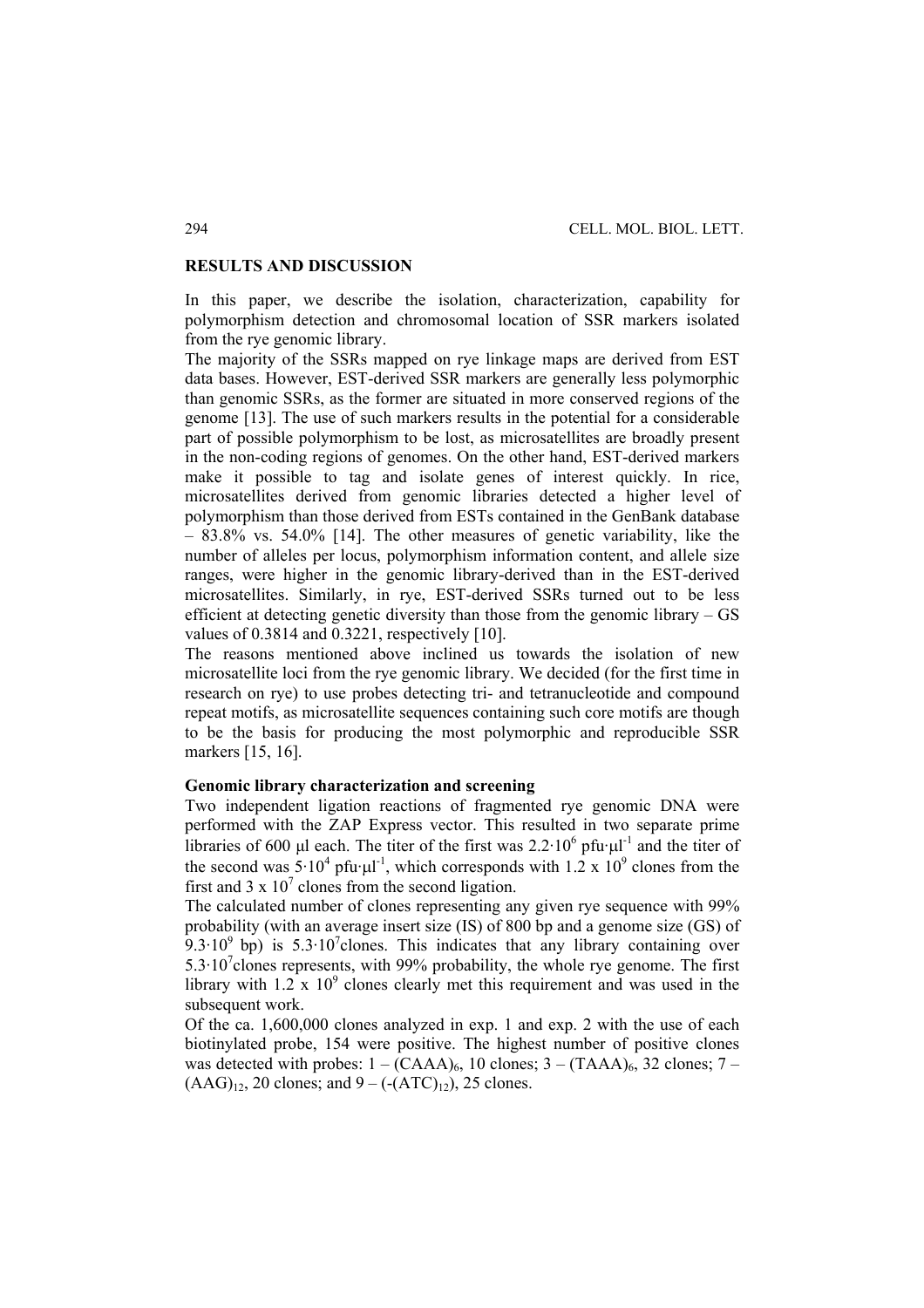## CELLULAR & MOLECULAR BIOLOGY LETTERS 295

#### **Sequence analysis and primer design**

In total, 72 clones (56 from exp. 1 and 16 from exp. 2) were subjected to sequencing. The obtained nucleotide sequences were submitted to the dbGSS division of GenBank. Thirty-one clones – 19 identified in exp. 1 (including 13 clones detected by probe 3) and 12 from  $exp. 2 - contained$  microsatellite repeats and were suitable for SSR primer design (Tab. 1), with more than one microsatellite motif present in some clones (e.g. 3.14.1). BLASTn analysis performed on those 31 clones showed the similarity of 12 clones to the known sequences deposited in data bases, with only one of them originating from *Secale cereale*. Altogether, 41 primer pairs were designed and synthesized (21 in exp. 1 and 14 in exp. 2). Of the isolated microsatellite loci, 13 contained compound core motifs, while 11 contained trinucleotide, 6 binucleotide, 5 mononucleotide, 3 tetranucleotide, 1 pentanucleotide, 1 hexanucleotide and 1 heptanucleotide core motifs.

The very low efficiency of microsatellite isolation achieved in this study may indicate a low representation of tri- and tetranucleotide or compound repeats in the rye genome; this is partially consistent with the data published by Varshney *et al.* [13], who reported tetranucleotide repeats to be represented in cereal genomes in a low proportion, between 2.6 and 6.6%, without any specific trend in relation to the abundance of a particular motif. However, the authors proved that trimeric repeats, the most frequent class of the WRMs, to be the most abundant (54% to 78%) in cereal ESTs.

The final efficiency of microsatellite isolation obtained in our study is lower than that obtained by Saal and Wricke [5], who isolated 534 positive clones out of 255,500 tested clones. Nevertheless, our obtained rate of positive clones suitable for primer design is very similar to that in the above-cited work – the authors sequenced 74 (40.7%) out of 182 positive clones, for 57 (31.3%) of them, primer pairs were designed, and 27 primer pairs resulted in specific SSR markers. Comparable results were achieved for wheat [17, 18].

## **SSR marker functionality and polymorphism**

Of the 41 primer pairs designed, 26 produced a specific product of predicted length from the DNA of rye line L318. The other primer pairs amplified either fragments of many sizes or fragments with sizes other than expected. Six markers, namely WRM202, WRM206, WRM216 and WRM225 (from exp. 1), and WRM 229 and WRM 230 (from exp. 2) detected polymorphism in the set of 30 rye inbred lines. The remaining 20 markers were monomorphic.

The relatively low level of polymorphism detected by the newly isolated SSRs may indicate that microsatellites isolated from our library, usually composed of compound nucleotide motifs with a low number of repeats of the core motif, could be highly conserved in rye. Another possible explanation suggested by some authors may be the location of a high number of monomorphic SSRs on particular chromosomes, namely 1RS [19] or 4R [5]. Remarkably, 4A and 4D wheat chromosomes also contain a very low number of SSRs [17].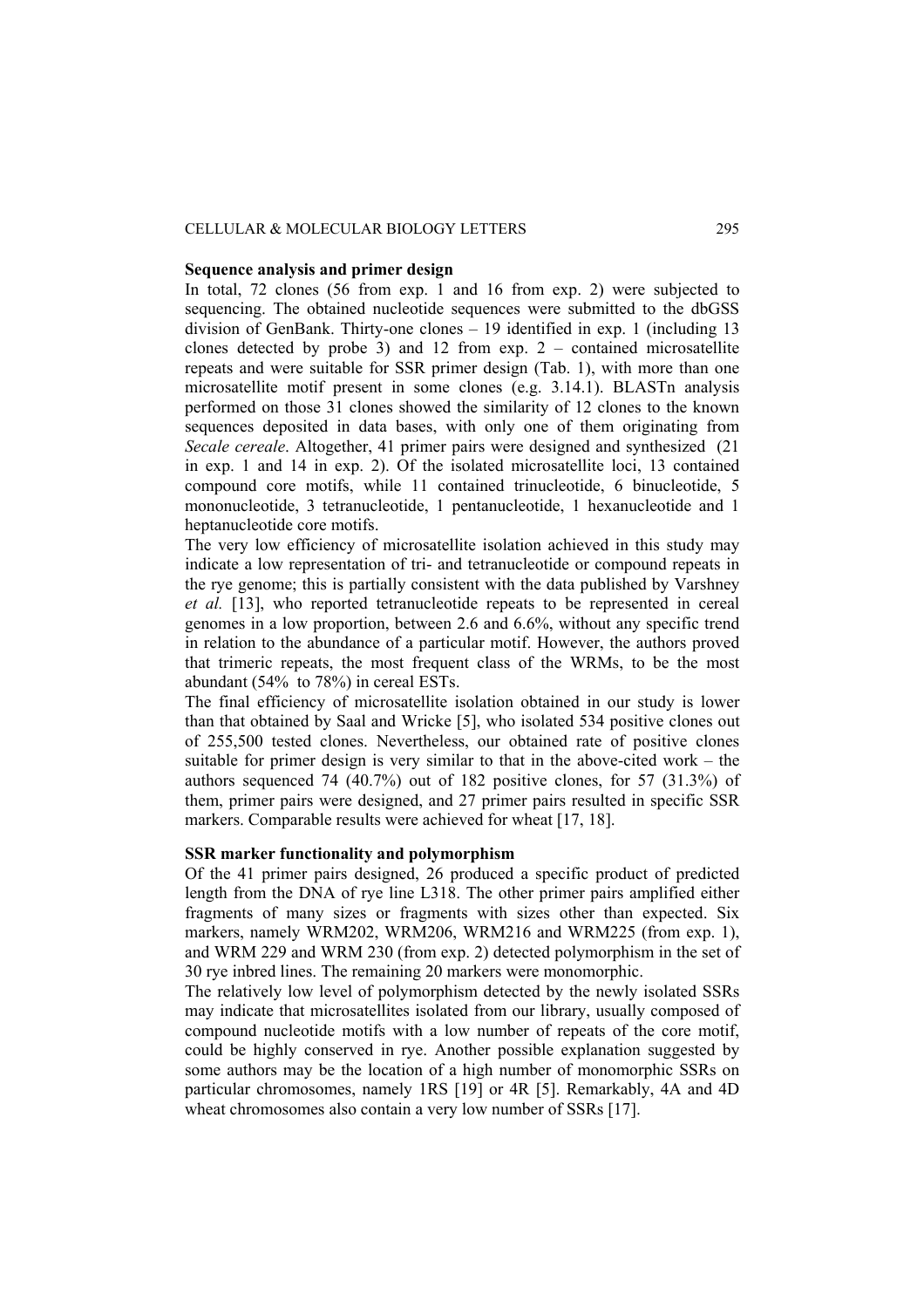| Clone No./clone          | Symbol of primer pairs | Predicted    | Core motif                           |
|--------------------------|------------------------|--------------|--------------------------------------|
| designation <sup>1</sup> | designed/chromosome    | product size |                                      |
|                          | assignment             | [bp]         |                                      |
| 1/1.189t3                | <b>WRM 201*</b>        | 197          | $\overline{(CA)7}$                   |
| 2/1.266(3)               | WRM 202*p              | 266          | (A)9()(AT)9                          |
| 3/3.5                    | WRM 203                | 155          | $(C)6$ ()(TCT)6                      |
| 4/3.7                    | WRM 204*               | 192          | (TTAA)4                              |
| 5/3.6.2                  | WRM 205*               | 180          | (TCT)4                               |
| 6/3.11(3)                | WRM 206*p              | 225          | (GAG)4()(CTG)3                       |
| 7/3.14.2                 | WRM 207*               | 156          | (GAGG)3                              |
| 8/3.14.1                 | WRM 208*               | 157          | (CTTTC)2(CT)6                        |
| 8/3.14.1                 | WRM 209                | 178          | (CCT)5                               |
| 9/3.22                   | WRM 210*               | 198          | (GAA)4                               |
| 9/3.26                   | WRM 211*/3R            | 182          | (CACCCAC)2                           |
| 10/4.36                  | WRM 212*               | 167          | (GA)3(GTA)4                          |
| 10/4.36                  | WRM 213*               | 227          | (AAC)5                               |
| 10/4.36                  | WRM 214*               | 176          | (CA)7                                |
| 2/1.266(3)               | WRM 215*               | 249          | (GT)6                                |
| 11/1.189t7               | WRM 216*p/4R           | 241          | (GAAAA)2()(G)6                       |
| 12/2.34                  | WRM 217*               | 159          | (GC)7                                |
| 13/3.1.2                 | WRM 218*               | 154          | (GAGG)2(CGG)2                        |
| 14/3.2                   | WRM 219*               | 216          | (GCG)2(C)8                           |
| 15/3.6.1                 | WRM 220*               | 179          | (AGA)2(CGG)3                         |
| 16/3.12(3)               | WRM 221*               | 151          | (T)8                                 |
| 17/3.31t7                | WRM 222*               | 165          | (CG)5                                |
| 18/6.27.1                | <b>WRM 223</b>         | 190          | (CT)6                                |
| 18/6.27.1                | <b>WRM 224*</b>        | 210          | (GGGA)2(GAAG)3                       |
| 18/6.27.1                | WRM 225*p              | 158          | $(T)$ 13                             |
| 19/7.7                   | WRM226*                | 194          | (GAG)                                |
| 20/8.12                  | WRM227                 | 157          | $(CAAA)_{2}$                         |
| 21/9.11                  | <b>WRM228</b>          | 188          | $(A)_{10}$                           |
| 21/9.11                  | WRM229*p/7R            | 208          | $(T)_{10}$                           |
| 22/11.14                 | WRM230*p               | 154          | $(GAAA)_2$                           |
| 23/11.9                  | <b>WRM231</b>          | 197          | (AGG) <sub>3</sub>                   |
| 24/8.11                  | <b>WRM232</b>          | 246          | (TGA) <sub>2</sub> (CT) <sub>3</sub> |
| 25/7.5                   | WRM233                 | 156          | $(A)_{8}$                            |
| 24/8.11                  | WRM234                 | 219          | $(GCC)_{3}$                          |
| 24/8.11                  | <b>WRM235</b>          | 217          | (TGA) <sub>2</sub> (CT) <sub>3</sub> |
| 26/9.3                   | <b>WRM236</b>          | 231          | $(GT)_{3}(GAA)_{2}$                  |
| 27/9.6                   | <b>WRM237</b>          | 249          | $(TTG)_{3}$                          |
| 28/10.3                  | <b>WRM238</b>          | 160          | $(TGG)_3$                            |
| 29/11.4                  | WRM239                 | 249          | (TGC) <sub>4</sub>                   |
| 30/11.4                  | <b>WRM240</b>          | 234          | (GCT)                                |
| 31/10.6                  | WRM241*                | 153          | (GGGGC) <sub>2</sub>                 |

Tab. 1. Characteristics of microsatellites isolated from the genomic library of line L318, suitable for SSR primer design.

<sup>1)</sup> the first number in the clone designation is the same as the probe number, \*primer pairs producing a specific product of predicted length from DNA of rye line L318, p – primer pairs producing polymorphic products.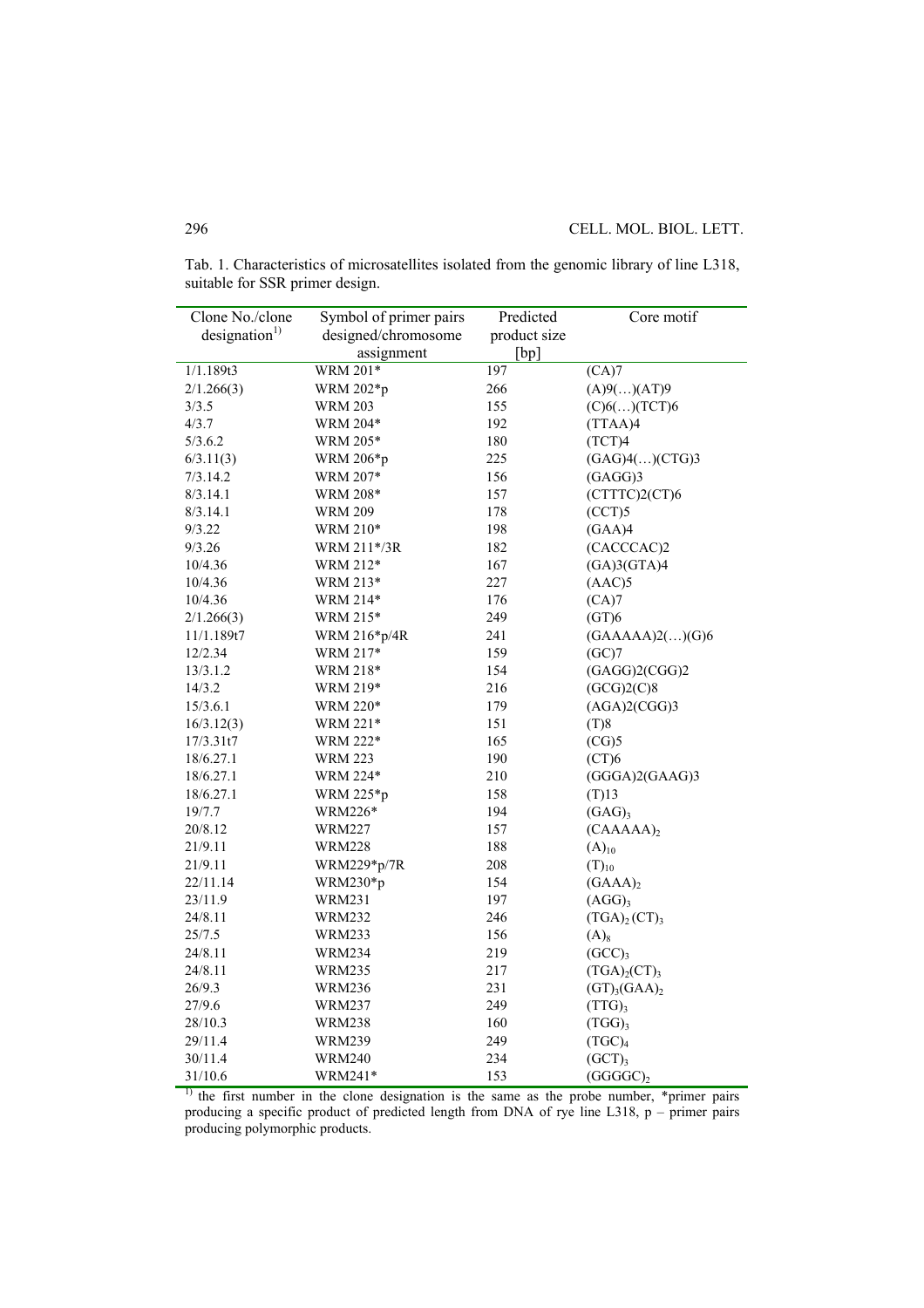## CELLULAR & MOLECULAR BIOLOGY LETTERS 297

#### **Chromosome assignment of SSR markers**

Three newly developed rye SSR markers (WRM211, WRM216 and WRM229) were respectively assigned to chromosomes 3R, 4R and 7R by means of wheatrye addition lines, as unambiguous rye-specific amplification products were obtained. The remaining primer pairs produced a strong band in wheat of the same size as in rye, or amplified no product in the Imperial, or in neither the Imperial nor Chinese Spring, thus preventing any chromosome assignment.

The final result of this study was the isolation of 26 microsatellite loci from a rye genomic library. Although the number of SSRs capable of detecting polymorphism in the materials analyzed was rather low (6), it is still an increase of ca. 14% in the number of genomic SSRs which are currently available for rye, and can be used for a variety of standard applications including linkage mapping, genetic diversity studies and identity testing. Since the chromosomal location of some markers could be determined, it can be assumed that they should also be useful in other types of research work, for instance during the characterization of clones from BAC libraries.

Nevertheless, it seems appropriate to continue efforts aimed at developing new SSR markers for rye, as the number of these excellent molecular markers is still too low to ensure a satisfactory survey of the genome of this important crop.

**Acknowledgements.** The authors would like to thank Prof. A. Łukaszewski (University of California, Riverside, USA) for supplying seeds from a set of wheat-rye addition lines. We are also grateful to Prof. P. Masojć (Agricultural University of Szczecin, Poland) and Dr. L. Madej (Plant Breeding and Acclimatization Institute, Radzików, Poland) for providing seeds of some inbred lines used during the polymorphism survey. This research project was financially supported by the Ministry of Scientific Research and Information Technology, project No 6P06A 007 20.

#### **REFERENCES**

- 1. Litt, M. and Luty, J.A. A hypervariable microsatellite revealed by *in vitro* amplification of a dinucleotide repeat within the cardiac muscle actin gene. **Am. J. Hum. Genet.** 44 (1989) 397-401.
- 2. Tautz, D., Trick, D. and Dover, G. Cryptic simplicity in DNA is a major source of genetic variation. **Nature** 322 (1986) 652-656.
- 3. Gur-Arie, R., Cohen, C.J., Eitan, Y., Shelef, L., Hallerman, E.M. and Kashi, Y. Simple sequence repeats in *Escherichia coli*: abundance, distribution, composition, and polymorphism. **Genome Res.** 10 (2000) 62-71.
- 4. Rakoczy-Trojanowska, M. and Bolibok, H. Characteristics and a comparison of three classes of microsatellite-based markers and their application in plants. **Cell. Mol. Biol. Lett.** 9 (2004) 221-238.
- 5. Saal, B. and Wricke, G. Development of simple sequence repeat markers in rye (*Secale cereale* L). **Genome** 42 (1999) 964-972.
- 6. Korzun, V., Malyshev, S., Voylokov, A.V. and Börner, A. A genetic map of